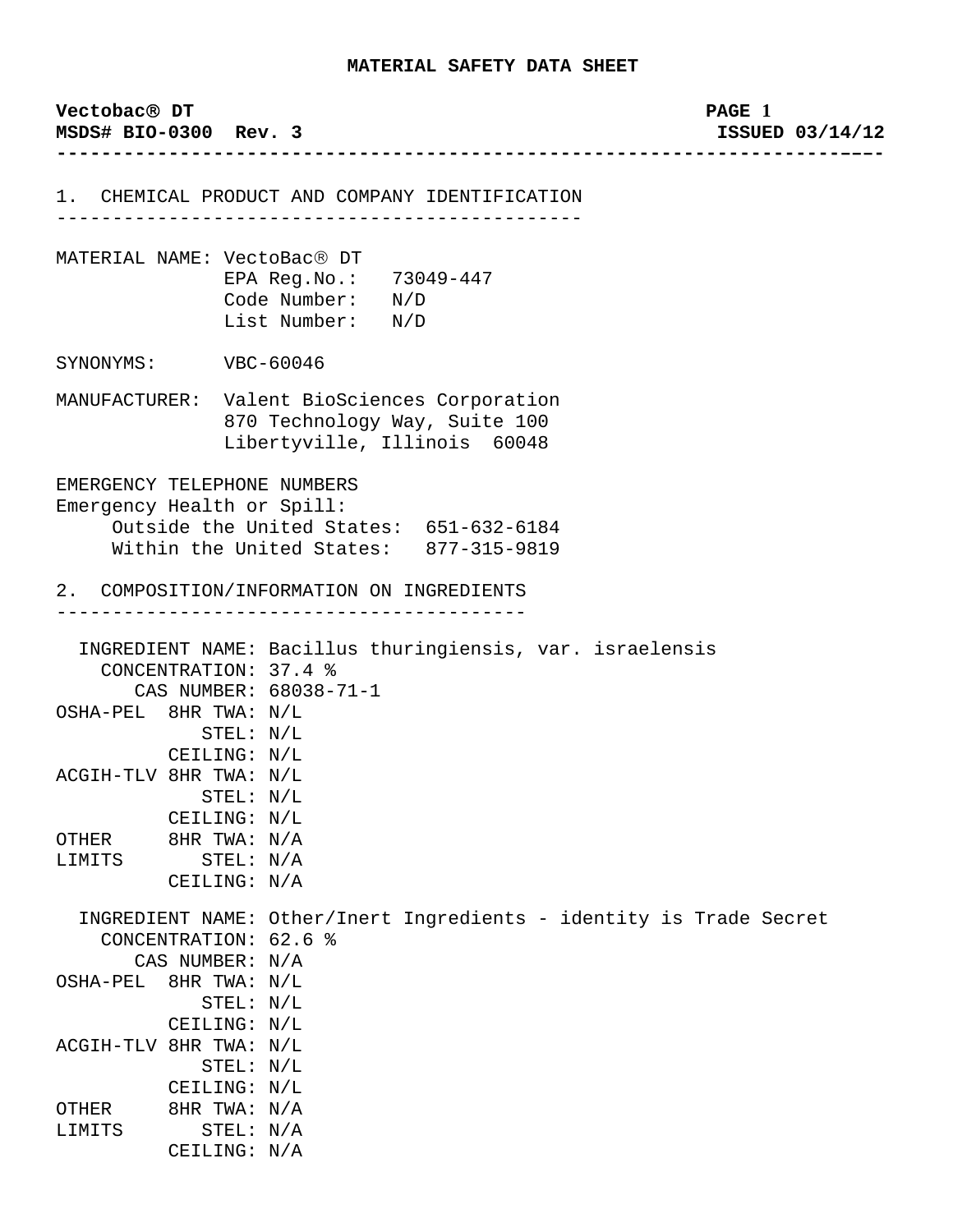**Vectobac**® **DT PAGE 2 MSDS# BIO-0300 Rev. 3 ISSUED 03/14/12 ----------------------------------------------------------------------–––-** 3. HAZARDS INFORMATION ----------------------- EMERGENCY OVERVIEW: Product is non-toxic by ingestion, skin contact, or inhalation. ROUTE(S) OF ENTRY: Skin: No Inhalation: No Ingestion: No

SKIN CONTACT: Non-irritant.

SKIN SENSITIZATION: Non-sensitizer

EYE CONTACT: Non-irritant

TARGET ORGANS: N/D

- CARCINOGENICITY: NTP: N/L IARC: N/L OSHA: N/L ACGIH: N/L None
- SIGNS AND SYMPTOMS: Based on data from a similar granular formulation, direct contact with eyes or skin may cause mild transient irritation.

MEDICAL CONDITIONS AGGRAVATED BY EXPOSURE: N/D.

4. FIRST AID MEASURES ----------------------

- EYES: Remove from source of exposure. Flush with copious amounts of water. If irritation persists or signs of toxicity occur, seek medical attention. Provide symptomatic/supportive care as necessary.
- SKIN: Remove from source of exposure. Flush with copious amounts of water. If irritation persists or signs of toxicity occur, seek medical attention. Provide symptomatic/supportive care as necessary.
- INGESTION: Remove from source of exposure. If signs of toxicity occur, seek medical attention. Provide symptomatic/supportive care as necessary.
- INHALATION: Remove from source of exposure. If signs of toxicity occur, seek medical attention. Provide symptomatic/supportive care as necessary.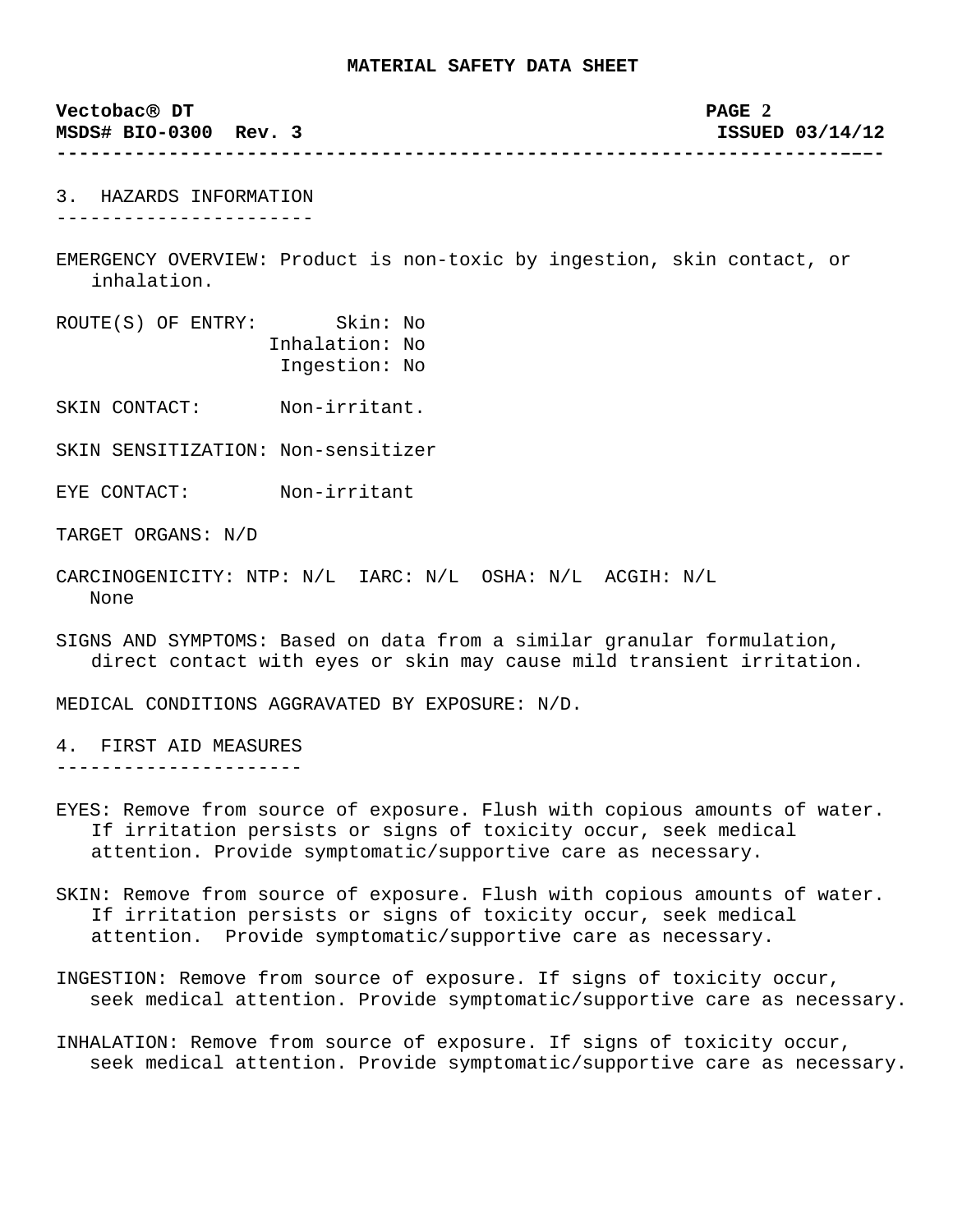**----------------------------------------------------------------------–––-**

**Vectobac**® **DT PAGE 3 MSDS# BIO-0300 Rev. 3 ISSUED 03/14/12** 

5. FIRE FIGHTING PROCEDURES ----------------------------

- FLASH POINT: N/A FLASH POINT METHOD: N/A LOWER EXPLOSIVE LIMIT(%): N/A UPPER EXPLOSIVE LIMIT(%): N/A AUTOIGNITION TEMPERATURE: N/A
- FIRE & EXPLOSION HAZARDS: Non-flammable and no explosive properties.
- EXTINGUISHING MEDIA: Use appropriate medium for the underlying cause of the fire.
- FIRE FIGHTING INSTRUCTIONS: Wear protective clothing and self-contained breathing apparatus.
- 6. ACCIDENTAL RELEASE MEASURES -------------------------------
- SPILL OR RELEASE PROCEDURES: Recover product and place in an appropriate container for disposal. Avoid breathing dust. Ventilate and wash the spill area.

7. HANDLING AND STORAGE

------------------------

HANDLING: N/D.

STORAGE: Store product in closed container in a cool and dry place.

SPECIAL PRECAUTIONS: N/A.

8. EXPOSURE CONTROLS/PERSONAL PROTECTION

-----------------------------------------

ENGINEERING CONTROLS: Use local exhaust.

RESPIRATORY PROTECTION: Not usually required. If necessary, use a MSHA/NIOSH approved (or equivalent) respirator with a dust/mist filter.

SKIN PROTECTION: Impervious gloves, clothing to minimize skin contact.

EYE PROTECTION: Not usually required. If necessary, use safety glasses or goggles.

OTHER PROTECTION: Wash thoroughly with soap and water after handling.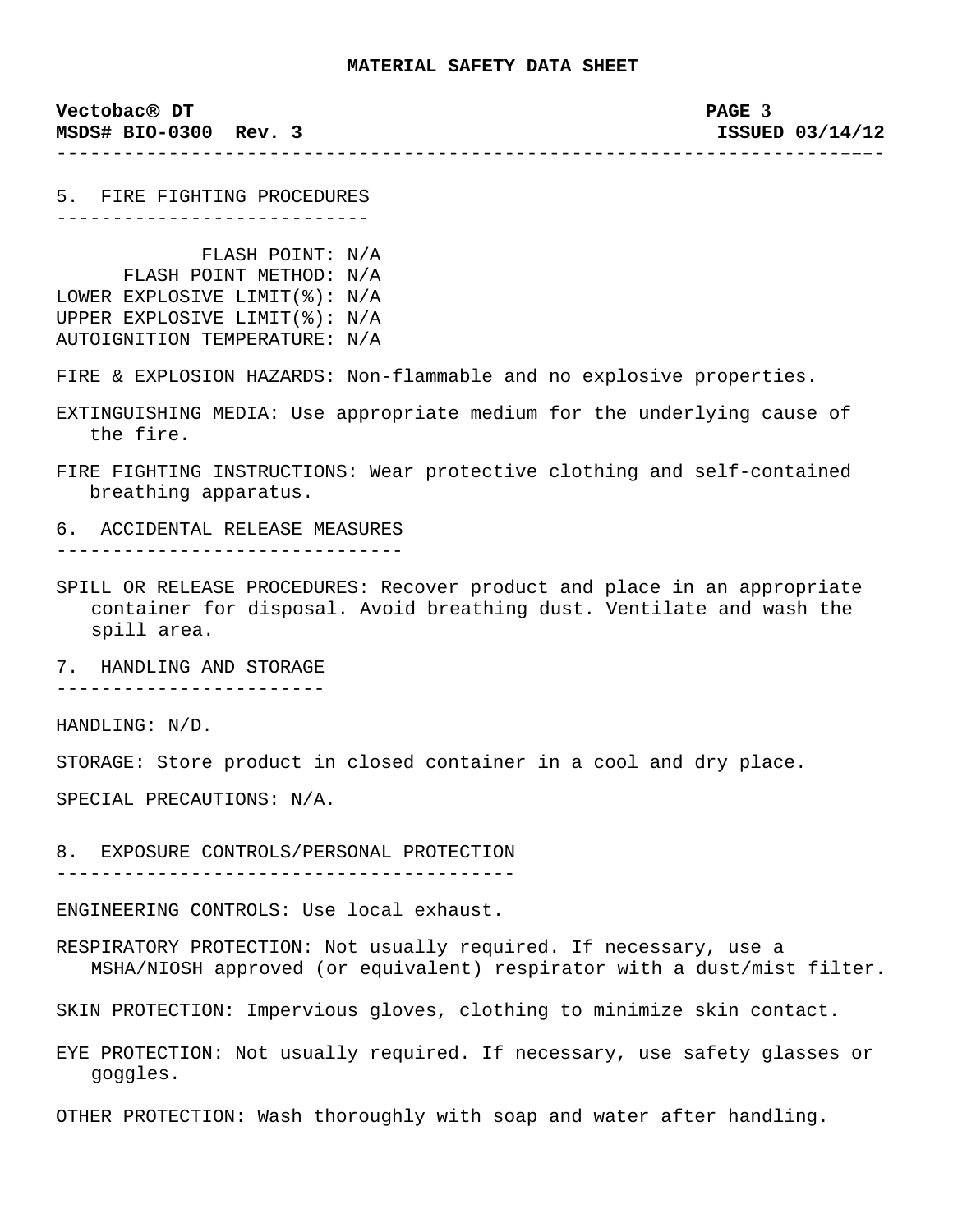**Vectobac**® **DT PAGE 4 MSDS# BIO-0300 Rev. 3 ISSUED 03/14/12 ----------------------------------------------------------------------–––-** 9. PHYSICAL AND CHEMICAL PROPERTIES ------------------------------------ APPEARANCE/PHYSICAL STATE: Beige/tan colored, small cylindrical tablet ODOR: Faint organic/malt odor BOILING POINT: N/A MELTING/FREEZING POINT: N/A VAPOR PRESSURE (mm Hg): N/A VAPOR DENSITY (Air=1): N/D EVAPORATION RATE: N/A BULK DENSITY: N/D SPECIFIC GRAVITY: N/D SOLUBILITY: Suspends readily in water. pH: 4.5-6.5 as an aqueous solution. VISCOSITY: N/A 10. STABILITY AND REACTIVITY ---------------------------- CHEMICAL STABILITY: Stable. No oxidizing or reducing properties.

INCOMPATIBILITIES: Alkalinity inactivates product.

HAZARDOUS DECOMPOSITION PRODUCTS: None that are known.

HAZARDOUS POLYMERIZATION: Will not occur.

11. TOXICOLOGICAL INFORMATION

-----------------------------

Acute Toxicity

ORAL: N/D. LD50 (rat) > 5,000 mg/kg for Bti technical powder.

DERMAL: N/D. LD50 (rabbit) > 5,000 mg/kg for Bti technical powder.

INHALATION:  $N/D$ . LC50 (rat) > 2.84 mg/l (4 hr) for Bti technical powder. (Highest obtainable inhalation chamber concentration)

CORROSIVENESS: N/D. Not expected to have any corrosive properties.

DERMAL IRRITATION: N/D. Transient, slight or mild irritation noted in a dermal toxicity study with a granular formulation similar to this product.

OCULAR IRRITATION: N/D. Transient, redness and conjunctival irritation observed in test animals in a study with a granular formulation similar to this product. No positive ocular effects were observed.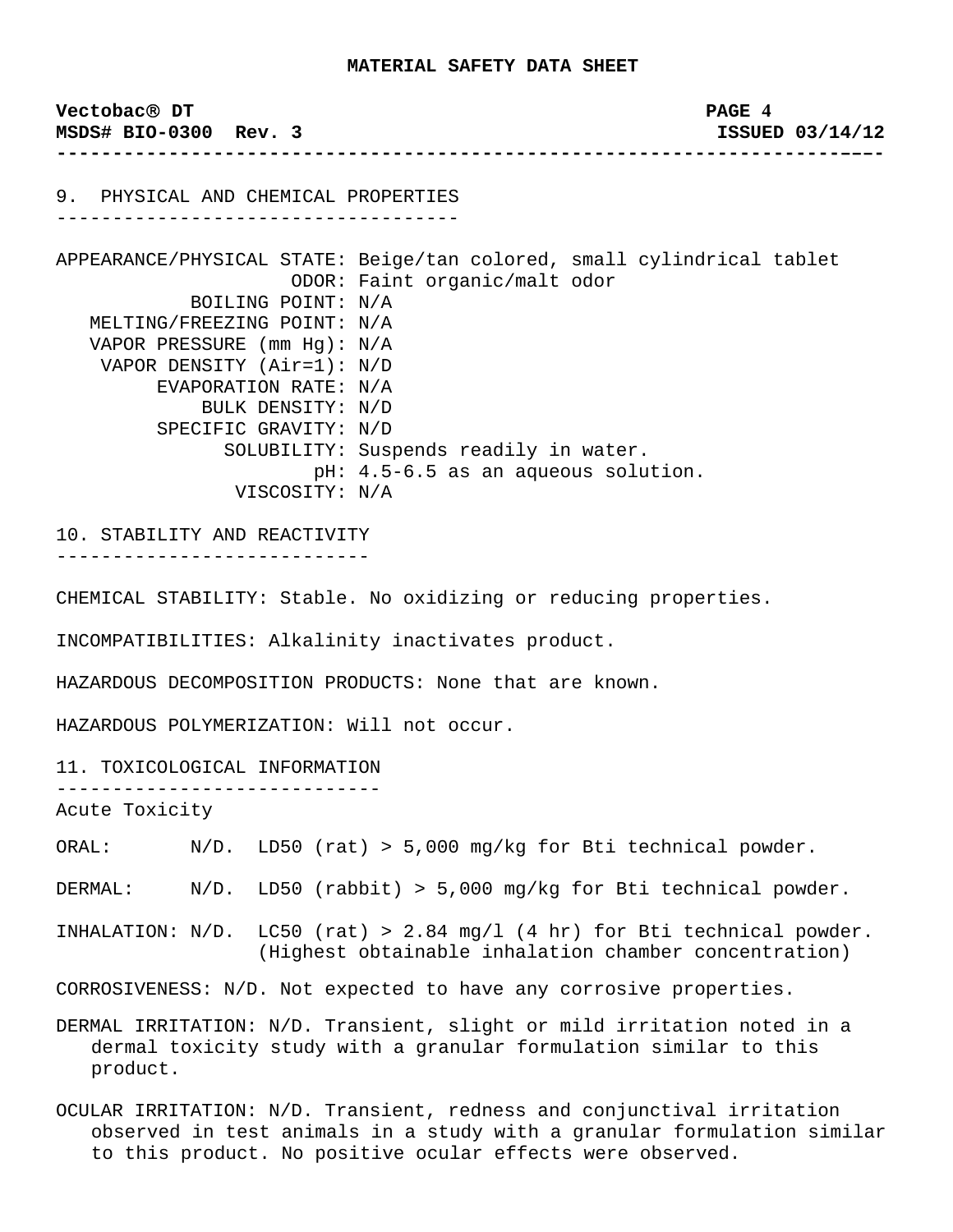**Vectobac**® **DT PAGE 5 MSDS# BIO-0300 Rev. 3 ISSUED 03/14/12 ----------------------------------------------------------------------–––-**

 11. TOXICOLOGICAL INFORMATION, continued -----------------------------

DERMAL SENSITIZATION: N/D. In a study with a granular formulation similar to this product, no skin sensitization was observed.

SPECIAL TARGET ORGAN EFFECTS: N/D

CARCINOGENICITY INFORMATION: N/D. None of the components are classified as carcinogens.

12. ECOLOGICAL INFORMATION --------------------------

ECOLOGICAL INFORMATION: N/D

13. DISPOSAL CONSIDERATIONS ---------------------------

WASTE DISPOSAL METHODS: Dispose of product in accordance with federal, state and local regulations.

14. TRANSPORTATION INFORMATION

------------------------------

| DOT        | STATUS:               |     | Not Regulated         |
|------------|-----------------------|-----|-----------------------|
|            | PROPER SHIPPING NAME: | N/A |                       |
|            | HAZARD CLASS:         | N/A |                       |
|            | UN NUMBER:            | N/A |                       |
|            | PACKING GROUP:        | N/A |                       |
|            | REPORTABLE QUANTITY:  | N/A |                       |
|            | IATA/ICA0 STATUS:     |     | Not Regulated         |
|            | PROPER SHIPPING NAME: | N/A |                       |
|            | HAZARD CLASS:         | N/A |                       |
|            | UN NUMBER: N/A        |     |                       |
|            | PACKING GROUP:        | N/A |                       |
|            | REPORTABLE QUANTITY:  | N/A |                       |
| <b>TMO</b> |                       |     | STATUS: Not Regulated |
|            | PROPER SHIPPING NAME: | N/A |                       |
|            | HAZARD CLASS:         | N/A |                       |
|            | UN NUMBER:            | N/A |                       |
|            | PACKING GROUP:        | N/A |                       |
|            | REPORTABLE QUANTITY:  | N/A |                       |
|            | FLASH POINT:          | N/A |                       |